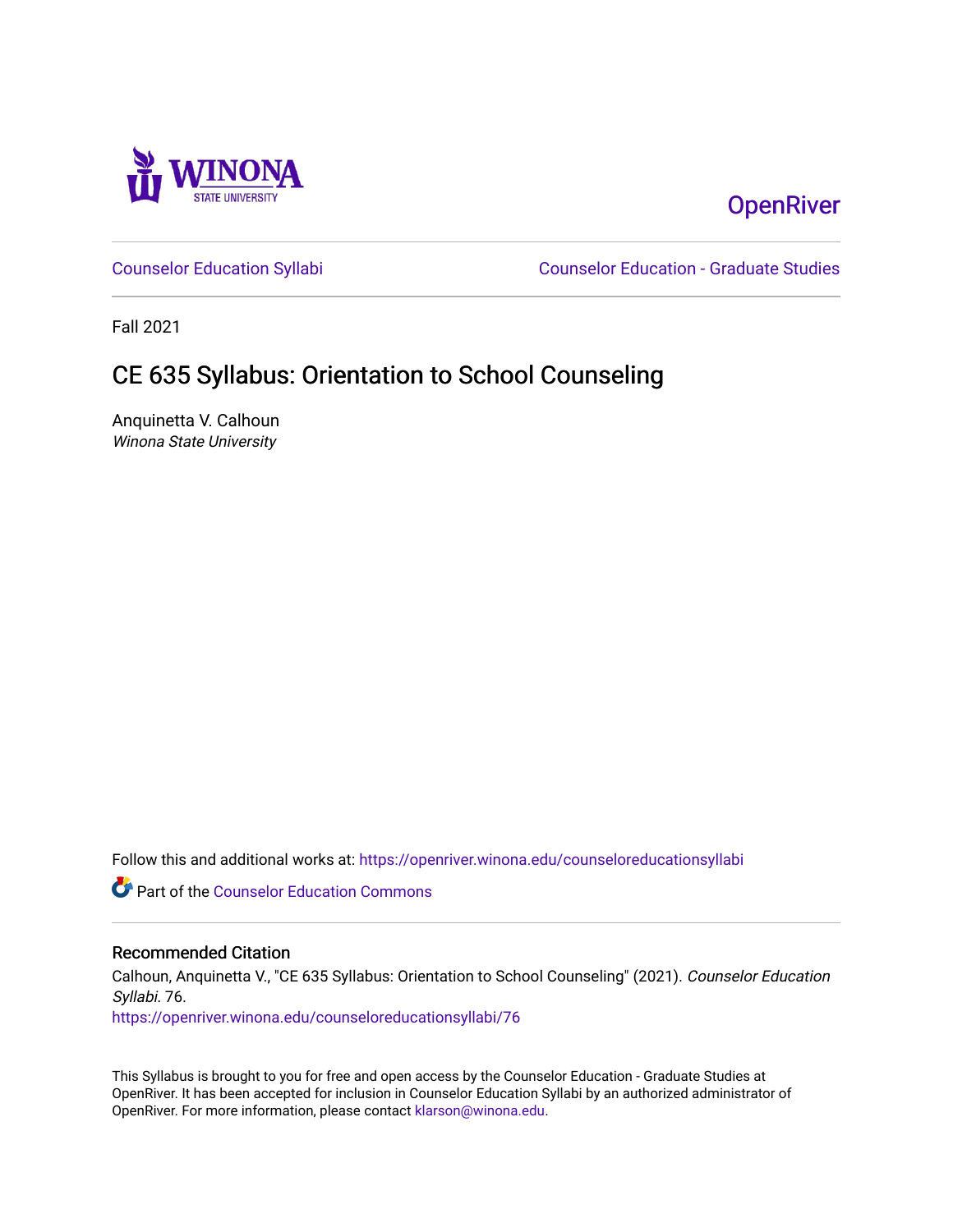| <b>Winona State University</b><br><b>Counselor Education Department</b><br>CE 635: Orientation to School Counseling<br>Semester Hours: 3 |                                                                                                                    |  |  |  |
|------------------------------------------------------------------------------------------------------------------------------------------|--------------------------------------------------------------------------------------------------------------------|--|--|--|
| <b>Course Location</b>                                                                                                                   | This class meets in-person weekly in Helble 343, Thursdays $5:00 - 8:00$ pm                                        |  |  |  |
| Instructor                                                                                                                               | Anquinetta V. Calhoun, Ph.D.                                                                                       |  |  |  |
| Instructor Phone &<br>E-Mail                                                                                                             | Email: anquinetta.calhoun@winona.edu; Cell: (352) 474-9343 (text);<br>Zoom: https://minnstate.zoom.us/j/4076192192 |  |  |  |
| Program Website                                                                                                                          | https://www.winona.edu/counseloreducation/                                                                         |  |  |  |
| Instructor Office Location                                                                                                               | 349 Helble Hall, Winona Campus                                                                                     |  |  |  |
| Instructor Office Hours:                                                                                                                 | Mondays & Thursdays: $12:00 - 5:00$ pm                                                                             |  |  |  |

# I. COURSE DESCRIPTION

This course introduces the student to current school counseling models and effective practice. The focus is on practical issues faced by school counselors as they implement a school counseling program, work with students, colleagues, and families, and manage role responsibilities effectively. The course content will be delivered using a combination of lecture, discussion, experiential activities, individual, and group projects. Field based learning, when available, may be a component of this course.

# II. COURSE PREREQUISITES

Prerequisites: Admittance to Counselor Education Department and CE 601 - [Foundations of](http://catalog.winona.edu/preview_program.php?catoid=17&poid=3391#tt8239)  [Counseling](http://catalog.winona.edu/preview_program.php?catoid=17&poid=3391#tt8239) (or concurrent enrollment). Grade only. Offered annually.

# III. COURSE OBJECTIVES

This course will provide the essential learnings necessary for the student to:

- 1. Identify components of a comprehensive school counseling program that contributes to safe and respectful schools and overall school improvement.
- 2. Demonstrate leadership and collaborative skills, and explain how they relate to advocacy, social justice action and systemic change.
- 3. Recognize and begin to follow the ethical and legal expectations of the school counselor.
- 4. Demonstrate awareness of multicultural considerations in working with special populations and various cultural groups.
- 5. Recognize technological resources available to school counselors for individual student planning, career exploration, and college and career transitioning.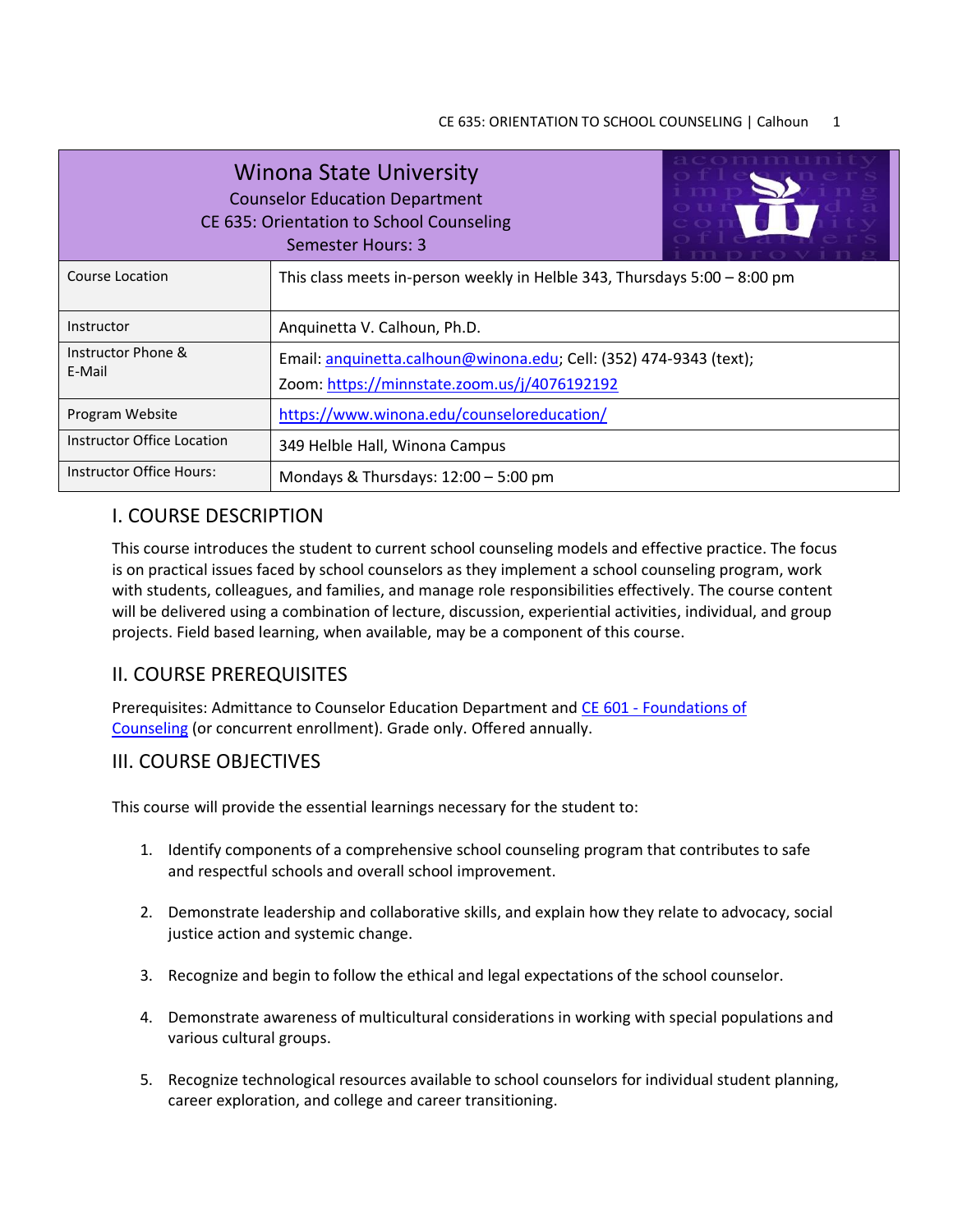- 6. Identify necessary components of individual counseling sessions and individual student planning sessions.
- 7. Describe interventions that are theoretically and empirically based befitting to children and adolescents' common presenting concerns.
- 8. Discuss the role of the school counselor in various child and adolescent school situations.
- 9. Articulate the differences among types of support services such as collaboration, consultation and coordination and identify how they are part of a comprehensive school counseling program.
- 10. Write measurable goals for school counseling programs, and methods of data collection and/or an accountability system to assess the effectiveness of improvement toward these goals.
- 11. Observe current school counseling programs, and discuss observations using critical thinking and solution-focused methods of examination.

# IV. COURSE REQUIRED TEXTS, RESEARCH BASE & TECHNOLOGY

- American School Counselor Association (2019). *The ASCA national model: A framework for school counseling programs* (4<sup>th</sup> ed.). Alexandria, VA: Author.
- Erford, B. (2019). *Transforming the school counseling profession* (5<sup>th</sup> ed.). New York: Pearson.
- Fisher, E.S. & Kennedy, K.S. (2017). *Counseling special populations in schools.* New York: Oxford University Press.

#### Recommended texts:

American Psychological Association (APA). (2020). *Publication manual of the American Psychological Association* ( $7<sup>th</sup>$  ed.). Washington, DC: Author. ISBN: 978-1-4338-3216-1

NOTE: All scholarly written work will adhere to the  $7^{\text{th}}$  edition of the APA publication manual formatting guidelines. If you don't already own this text, you will need it throughout your program of study for every scholarly assignment. It is strongly recommended that you purchase this text.

Any additional materials, resources, and readings will be posted on the related course D2L page.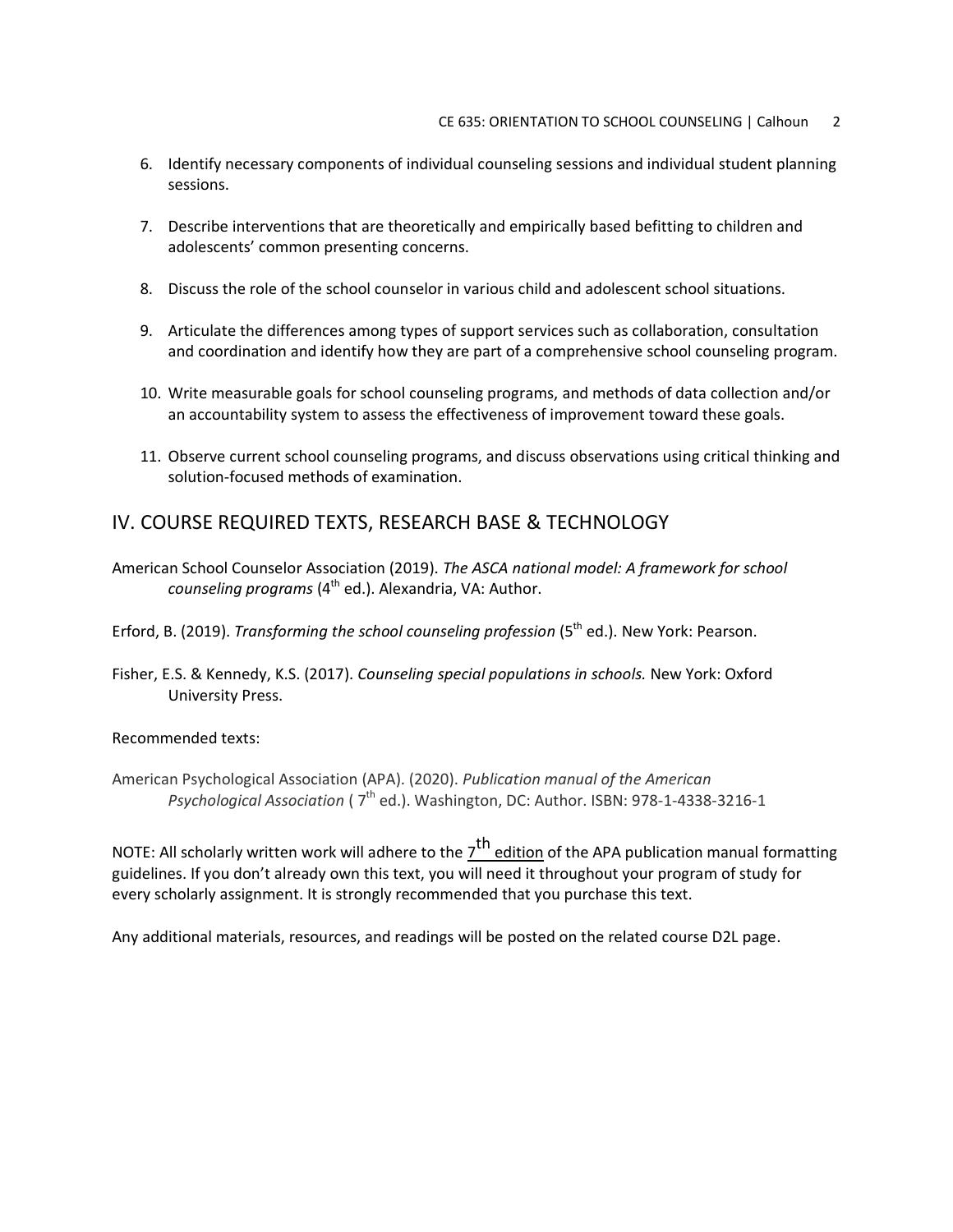## V. COURSE CONTENT AREAS

This course meets the Council for the identified Accreditation of Counseling and Related Educational Programs (CACREP, 2009) core content standards. Standards for School Counseling content areas are outlined below as well. The evaluation methods linked to specific standards for CE are included.

| 2016 CACREP STANDARDS                                                                                                                                          | <b>LOCATION OF EVALUATION</b>               |                      |      |              |      |
|----------------------------------------------------------------------------------------------------------------------------------------------------------------|---------------------------------------------|----------------------|------|--------------|------|
| <b>CORE</b>                                                                                                                                                    | Presentations<br>Discussions,<br><b>SCC</b> | Advocacy<br>Outreach | RIT1 | RIT2         | RLT3 |
| 1. PROFESSIONAL ORIENTATION AND<br><b>ETHICAL PRACTICE</b>                                                                                                     |                                             |                      |      |              |      |
| 1k. Strategies for personal and professional self-<br>evaluation and implications for practice.                                                                | X                                           |                      | x    |              |      |
| 3. HUMAN GROWTH AND DEVELOPMENT                                                                                                                                |                                             |                      |      |              |      |
| 3f. Systemic and environmental factors that affect<br>human development, functioning, and behavior.                                                            | x                                           |                      | x    |              | x    |
| 3g. Effects of crisis, disasters, and trauma on diverse<br>individuals across the lifespan.                                                                    | X                                           |                      | x    | $\mathsf{x}$ | x    |
| 4. CAREER DEVELOPMENT                                                                                                                                          |                                             |                      |      |              |      |
| 4b. Approaches for conceptualizing the<br>interrelationships among and between work, mental<br>well-being, relationships, and other life roles and<br>factors. | x                                           |                      |      |              | x    |
| 5. COUNSELING AND HELPING<br><b>RELATIONSHIPS</b>                                                                                                              |                                             |                      |      |              |      |
| 5c. Theories, models, and strategies for understanding<br>and practicing consultation.                                                                         | x                                           | x                    |      | X            |      |
| 5k. Strategies to promote client understanding of and<br>access to a variety of community-based resources.                                                     | x                                           | x                    | x    | X            |      |
| 5m. Crisis intervention, trauma-informed, and<br>community-based strategies, such as Psychological<br>First Aid.                                               | x                                           |                      |      |              |      |

| 7. ASSESSMENT AND TESTING                                                                                |   |  |   |  |
|----------------------------------------------------------------------------------------------------------|---|--|---|--|
| 7c. Procedures for assessing risk of aggression or<br>danger to others, self-inflicted harm, or suicide. |   |  |   |  |
| 8. RESEARCH AND PROGRAM EVALUATION                                                                       |   |  |   |  |
| 8g. Designs used in research and program evaluation.                                                     | л |  | x |  |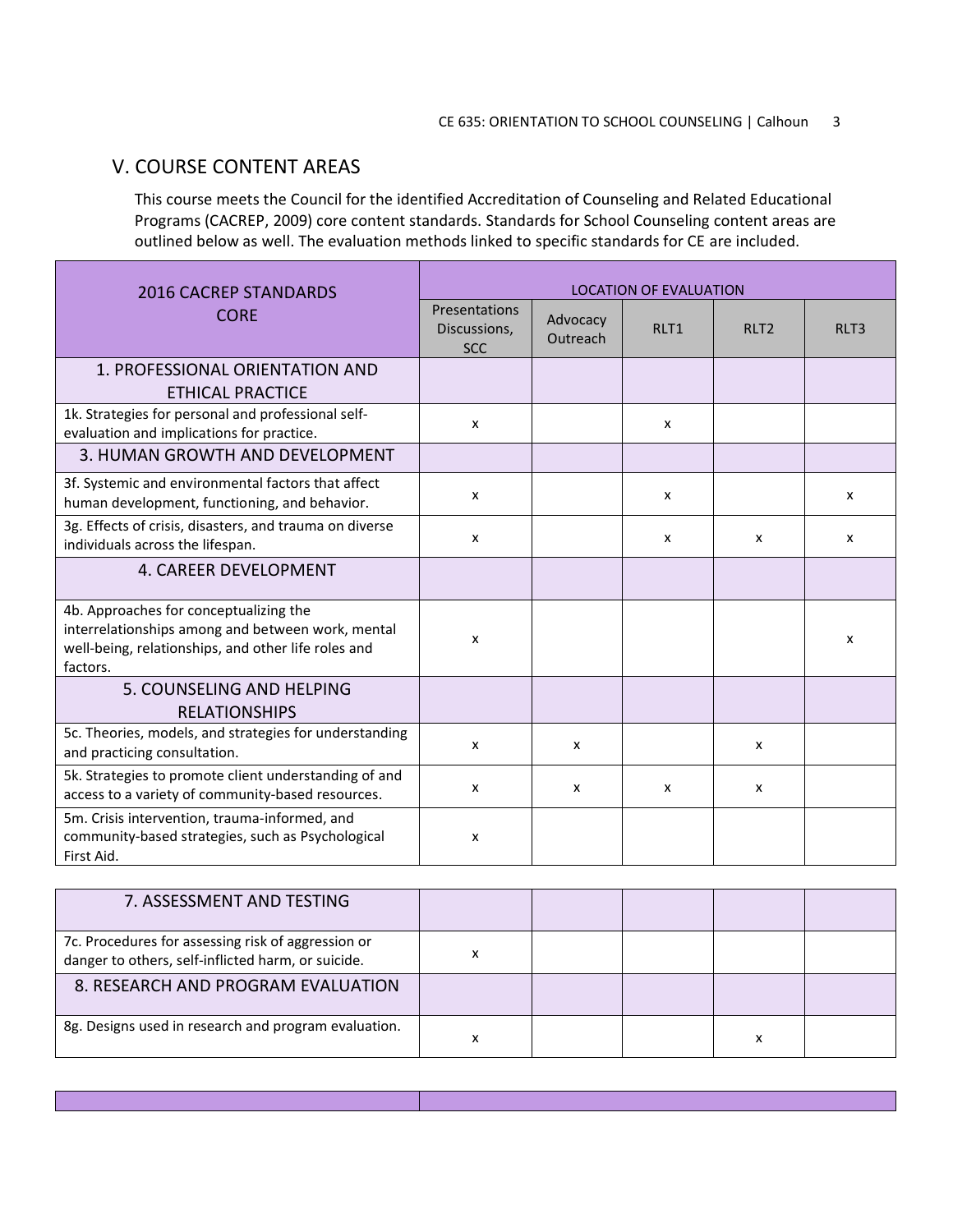## CE 635: ORIENTATION TO SCHOOL COUNSELING | Calhoun 4

| <b>2016 CACREP STANDARDS</b>                                                                                                                                  | <b>LOCATION OF EVALUATION</b>                      |                      |      |                  |      |
|---------------------------------------------------------------------------------------------------------------------------------------------------------------|----------------------------------------------------|----------------------|------|------------------|------|
| <b>School Counseling</b>                                                                                                                                      | <b>Presentations</b><br>Discussions,<br><b>SCC</b> | Advocacy<br>Outreach | RLT1 | RLT <sub>2</sub> | RLT3 |
| <b>1. FOUNDATIONS</b>                                                                                                                                         |                                                    |                      |      |                  |      |
| 1a. History and development of school counseling.                                                                                                             | X                                                  |                      | x    | x                | x    |
| 1b. Models of school counseling programs.                                                                                                                     | X                                                  |                      | x    | x                |      |
| 1d. Models of school-based collaboration and<br>consultation.                                                                                                 | x                                                  |                      | x    | x                |      |
| 1e. Assessments specific to P-12 education.                                                                                                                   | X                                                  |                      |      |                  | x    |
| 2. CONTEXTUAL DIMENSIONS                                                                                                                                      |                                                    |                      |      |                  |      |
| 2a. School counselor roles as leaders, advocates, and<br>systems change agents in P-12 schools.                                                               | x                                                  | х                    | x    | x                | x    |
| 2b. School counselor roles in consultation with<br>families, P-12 and postsecondary school personnel,<br>and community agencies.                              | x                                                  | x                    |      | x                |      |
| 2c. School counselor roles in relation to college and<br>career readiness.                                                                                    | $\pmb{\times}$                                     |                      |      | x                |      |
| 2d. School counselor roles in school leadership and<br>multidisciplinary teams.                                                                               | X                                                  |                      |      | x                |      |
| 2e. School counselor roles and responsibilities in<br>relation to the school emergency management plans,<br>and crises, disasters, and trauma.                | x                                                  |                      |      | x                |      |
| 2f. Competencies to advocate for school counseling<br>roles.                                                                                                  | x                                                  | х                    |      | X                |      |
| 2g. Characteristics, risk factors, and warning signs of<br>students at risk for mental health and behavioral<br>disorders.                                    | X                                                  |                      |      |                  | x    |
| 2i. Signs and symptoms of substance abuse in children<br>and adolescents as well as the signs and symptoms of<br>living in a home where substance use occurs. | x                                                  |                      |      |                  | х    |
| 2k. Community resources and referral sources.                                                                                                                 | x                                                  |                      |      | x                |      |
| 2l. Professional organizations, preparation standards,<br>and credentials relevant to the practice of school<br>counseling.                                   | $\pmb{\times}$                                     |                      |      |                  |      |
| 2m. Legislation and government policy relevant to<br>school counseling.                                                                                       | X                                                  | X                    |      |                  |      |
| 2n. Legal and ethical considerations specific to school<br>counseling.                                                                                        | X                                                  |                      | x    | x                |      |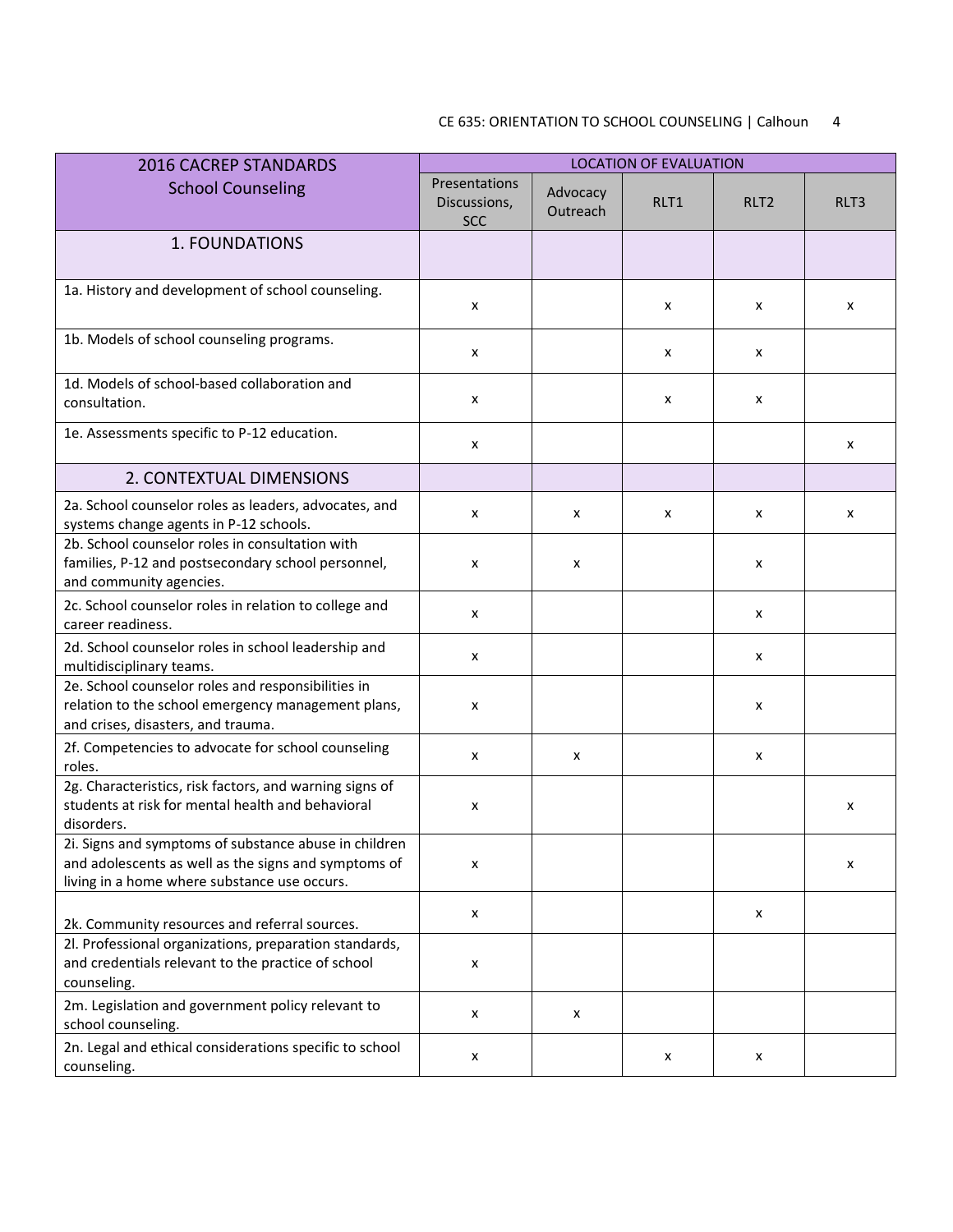#### CE 635: ORIENTATION TO SCHOOL COUNSELING | Calhoun 5

| 3. PRACTICE                                                                                                                              |   |   |   |   |   |
|------------------------------------------------------------------------------------------------------------------------------------------|---|---|---|---|---|
| 3a. Development of school counseling program<br>mission statements and objectives.                                                       | x |   | x |   |   |
| 3b. Design and evaluation of school counseling<br>programs.                                                                              | x |   | x |   |   |
| 3c. Core curriculum design, lesson plan development,<br>classroom management strategies, and differentiated<br>instructional strategies. | x |   | X |   | x |
| 3e. Use of developmentally appropriate career<br>counseling interventions and assessments.                                               | x |   | X |   | x |
| 3g. Strategies to facilitate school and postsecondary<br>transitions.                                                                    | x |   |   |   |   |
| 3i. Approaches to increase promotion and graduation<br>rates.                                                                            | x |   |   |   |   |
| 3j. Interventions to promote college and career<br>readiness.                                                                            | x |   |   |   |   |
| 3k. Strategies to promote equity in student<br>achievement and college access.                                                           | x |   |   |   |   |
| 3l. Techniques to foster collaboration and teamwork<br>within schools.                                                                   | x |   |   | x |   |
| 3n. Use of accountability data to inform decision<br>making.                                                                             | x |   | X |   |   |
| 30. Use of data to advocate for programs and<br>students.                                                                                | x | x |   |   |   |

# VI. METHODS OF INSTRUCTION

The instructor will employ a variety of instructional methods to facilitate student learning including:

- **Lecture and discussion**
- **UPER 19 THEO.** Video, film, and PowerPoint slides
- **n** Modeling
- **Web-based learning**
- **Case studies**
- $\blacksquare$  Interviews and other field communications
- Reflective textual evaluations and selfevaluations
- **Student presentations**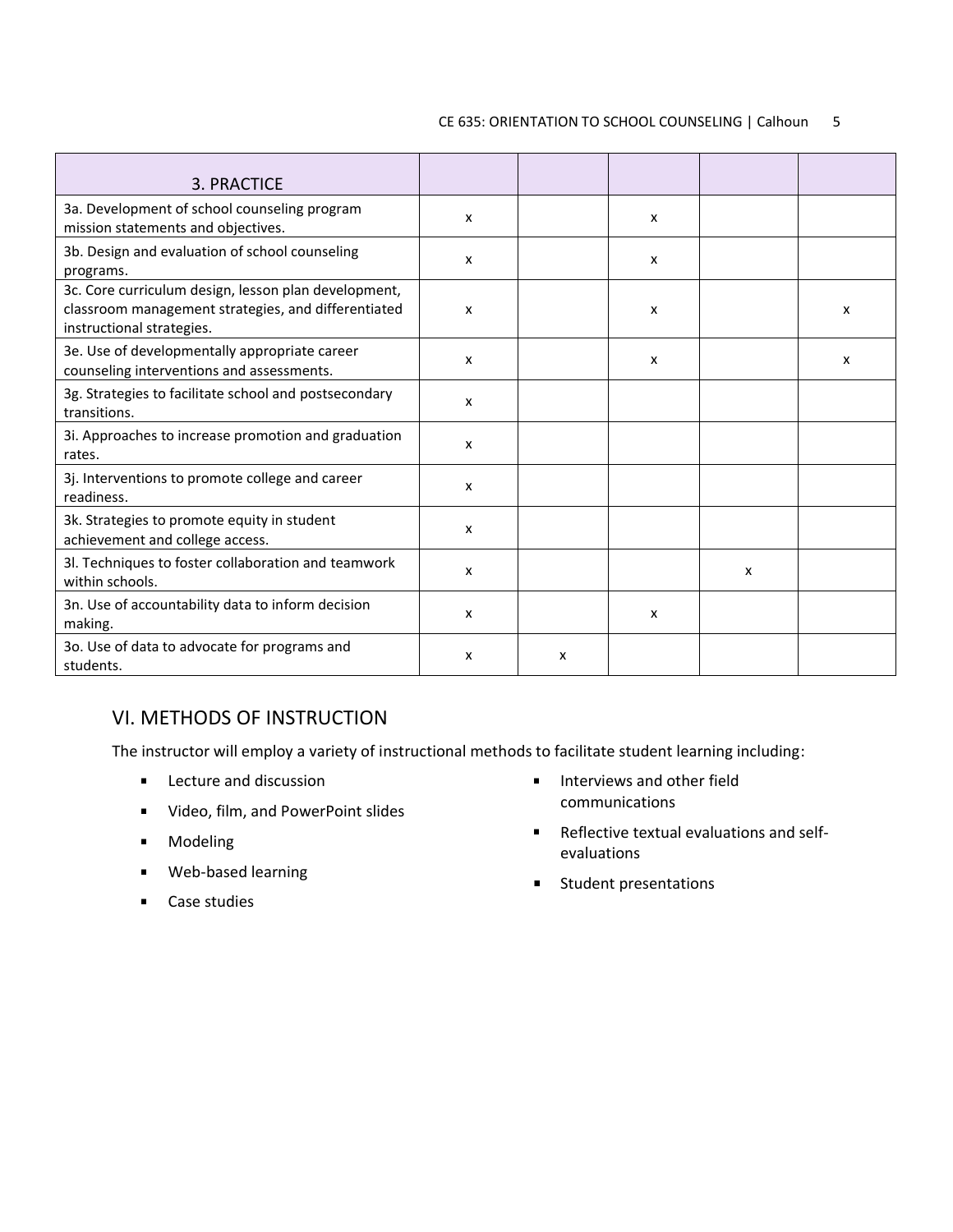## VII. COURSE EVALUATION METHODS

#### A. Description of Assignments

All assignments will be uploaded to D2L unless otherwise indicated by the professor.

#### ASCA School Counselor Competencies Review/Read: ASCA National Model.

Early in the semester, all students will complete the ASCA School Counselor Competencies Checklist. This is an opportunity to identify personal knowledge and set academic goals, both for the student and the professor.

#### Active Learning Activity

Each live zoom class will begin with an activity that can be utilized in a group or classroom. In pairs, you will have an opportunity to lead activities with the class. You may use activities from books, online resources or other independent resources.

This ASCA website: [https://www.schoolcounselor.org/school-counselors/professional](https://www.schoolcounselor.org/school-counselors/professional-development/learn-more/coronavirus-resources)[development/learn-more/coronavirus-resources](https://www.schoolcounselor.org/school-counselors/professional-development/learn-more/coronavirus-resources) and the following texts are only suggested places to consult and some books may be available from the professor for limited use:

Jackson, T. (1993). *Activities that teach*. Red Rock Press. Jackson, T. (1995). *More activities that teach*. Red Rock Press. Jackson, T. (2000). *Still more activities that teach*. Red Rock Press. Wittmer, J., Thompson, D.W., & Loesch, L.C. (1997). *Classroom guidance activities: A sourcebook for elementary school counselors.* Educational Media Corp. Wittmer, J., Thompson, D.W. (2006). *Large group guidance activities: A k-12*  sourcebook (2<sup>nd</sup> ed.). Educational Media Corp.

#### Leadership & Advocacy Outreach Review/Read: Erford, ch. 9.

During the semester, students will correspond with a school counseling advocate and a legislator (state or federal) involved in education policy. Students will learn how to locate and connect with school counseling leaders and legislators, identify the issues that they see as important and begin to develop advocacy skills.

Each student will need to contact a different school counseling advocate (think officers and members of professional organizations serving school counselors—local, state, reginal or national), via phone or face-to-face, to learn about the role of school counselors as leaders and advocates. In addition, each student will write a letter to a legislator advocating for student needs. You will need to submit a 2-page reflection of the experiences and include a copy of the legislator letter and brief summary of the conversations and/or written exchanges.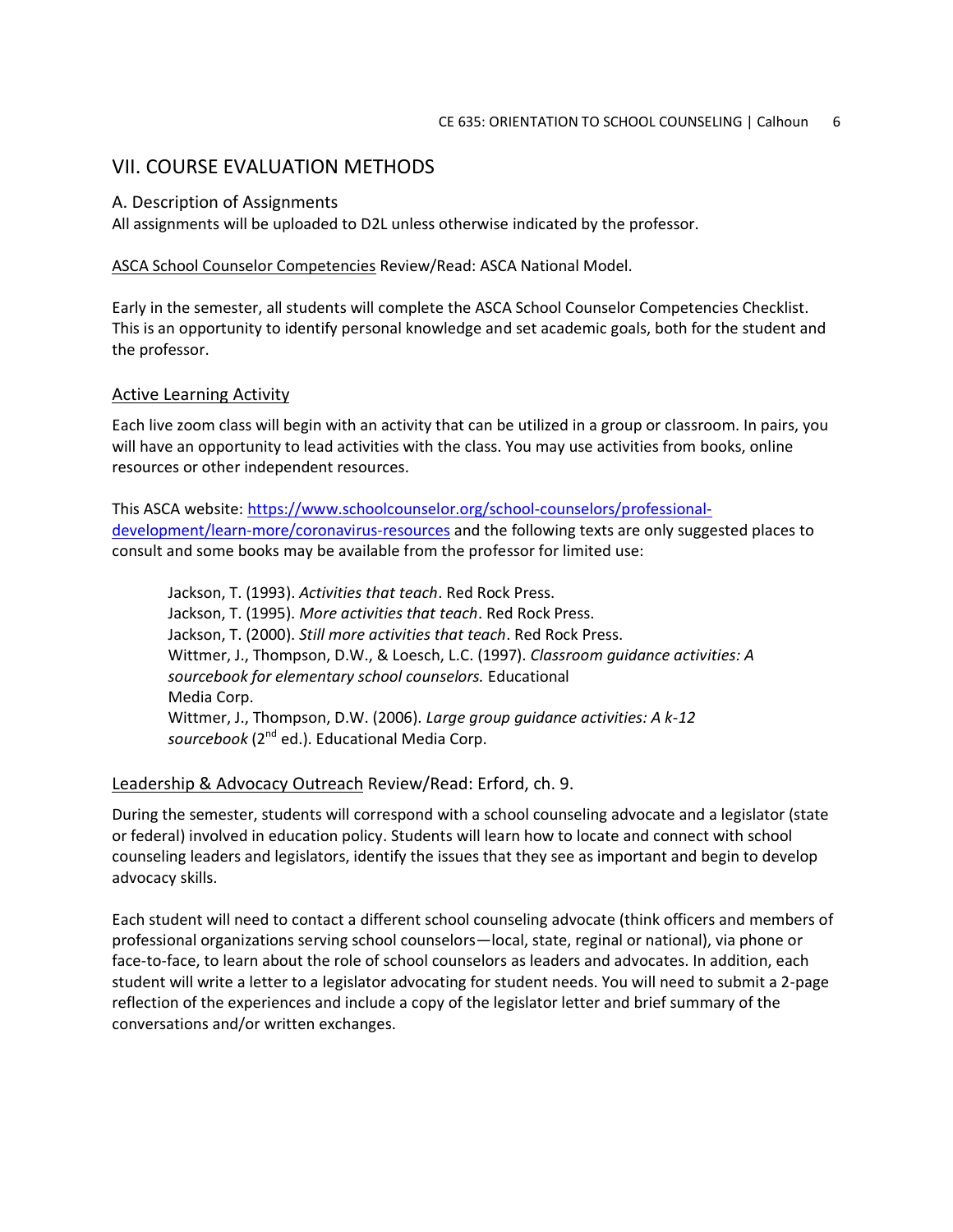### REFLECTIVE LEARNING TASKS

A Reflective Learning Task or RLT, is a process whereby students address issues/dynamics of school counseling by synthesizing past learnings and experiences, required and extended readings, instructional site experiences, professional interviews and class discussions. Thus, RLTs are an integration of the experiences from the classroom, the school setting, current literature, peer discussion and your intellectual understanding. Because each of you has had varied previous experiences, RLTs will be individualized and relevant to your personal and professional development as a school counselor-intraining. RLTs represent a shift from summarizing and regurgitating to higher-order conceptualizing. For each of the RLTs you will be completing readings and directed tasks, sharing your work with the members of your team, and receiving feedback and support from professionals. Initially the RLT process can feel ambiguous and challenging. Please embrace this growth process. Not only is this consistent with many of the issues facing school counselors, but it also provides an opportunity to bring your perspectives and experiences into the process. Before, during and after completing an RLT, remember to ask yourself how this process relates to your professional development in the school counseling field.

Reflective Learning Task 1 – School Counseling Foundation & Management

Read/review: ASCA Section II, & Erford ch. 2, 4, 5, 6 & 10

You should use at least four (4) additional resources (books, journal articles, documentaries on history and management of counseling or therapy theories and practices)

#### **Group Foundational Paper (1000-1250 words)**

In a group of 2-4, you will develop a "foundation" for your dream school counseling program. Utilizing the ASCA Model template, you will:

- name you group/name your dream school (these may be the same)
- identify your beliefs,
- develop a mission and vision statement,
- develop a SMART goal for each of the ASCA Model themes,
- develop an annual calendar of activities.

There will be one foundation paper turned in for the group. Each group member will also turn in a Reflective Response paper.

#### **The Reflective Response paper #1: Foundation (250-500 words)**

This first reflective response is meant to help you engage in your own professional development. Your reflection should follow APA formatting guidelines (7<sup>th</sup> edition) and include:

- A description of the process your group utilized in developing your paper and your role in that process.
- As a participant, did you agree with the outcome?
- What do you see as the strengths of the established goals?
- What do you imagine may impede your goals?
- What do you foresee as challenges and benefits to creating these foundational elements?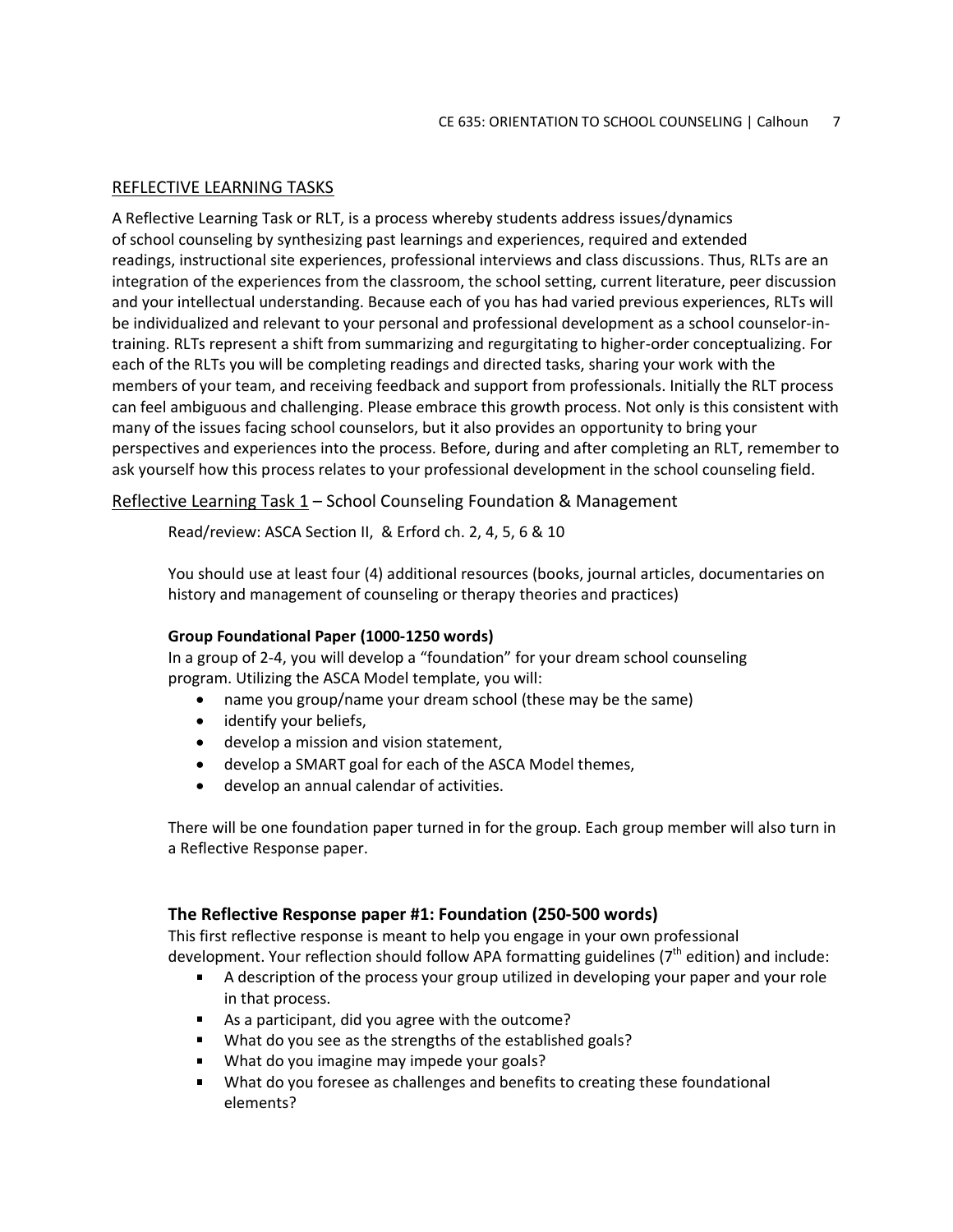Reflective Learning Task 2 – Schools and School Counseling/Three Interviews (This is an individual project.)

Read/review: ASCA Section III; and Erford ch 1, 3 & 14.

### Interview #1: A School-based Counselor

The topic for each interview is the role of the school counselor, and how the counselor is important to the development and learning of students. Before the interview, make a list of open-ended questions that allow you to gain the interviewee's perspective on school counseling. (You should not interview the same counselor you contacted for the advocacy conversation.)

Sample Questions: (Remember that the purpose of this activity is for your own professional development —be sure to ask the questions that you want answered.)

- What are the school's expectations regarding the role of the counselor?
- How does the counselor spend his/her time?
- What are the duties (or job description\*) of the school counselor?
- **What is the philosophy or mission statement\* of the school? How does the** counselor
- contribute to that mission?
- How is the school organized and how are counseling/student services administered?
- How is the counselor evaluated\*?

\*request a copy of written documents, if available, as well as the school profile

Interview #2: School Administrator (Principal or Assistant Principal)

The topic for each interview is the role of the school counselor, and how the administrator(s) view the counselor's contribution to the school's mission and vision. Before the interview, make a list of open-ended questions that allow you to gain the interviewee's perspective on the role of counseling in the school.

Sample Questions: (Remember that the purpose of this activity is for your own professional development —be sure to ask the questions that you want answered.)

- What are the administration's expectations regarding the role of the counselor?
- How does the counselor contribute to school leadership?
- What are the duties of the school counselor from the perspective of an administrator?
- How does the administration describe the counselor's contribution to the stated philosophy or mission?

Interview #3: A Student Services/School-based Co-worker (School Psychologist, School Social Worker, School Nurse)

The topic for each interview is the role of the school counselor, and how the student services coworkers assist, consult and collaborate with counselors in service to the development and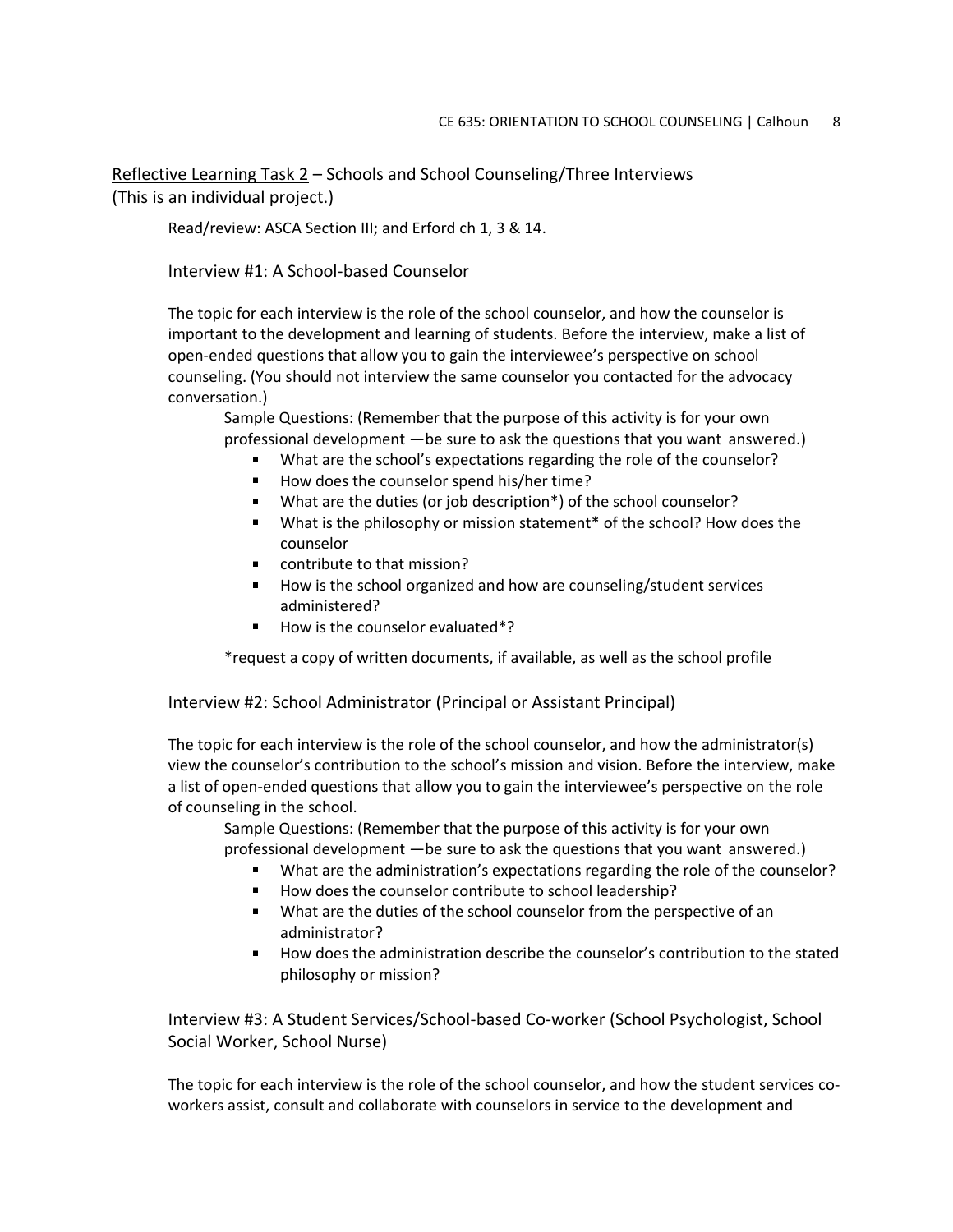learning of students. Before the interview, make a list of open-ended questions that allow you to gain the interviewee's perspective on school counseling.

Sample Questions: (Remember that the purpose of this activity is for your own professional development —be sure to ask the questions that you want answered.)

- What are other student services personnel's expectations regarding the role of the counselor?
- How do other student services personnel work with the counselor most often?
- How do they describe the duties of the school counselor?
- How do student services personnel contribute to the philosophy and mission of the school?

While conducting interviews be observant. Notice distinctiveness of the interview, the physical spaces (if you interview face-to-face).

#### **Reflective Response paper #2: Three Interviews. (750-1000 words)**

From your readings, observations and interviews, choose a theme about school counseling that emerged for you during your interviews and use that theme to identify:

- **EXECTE:** essential learning/information you acquired,
- a focus question (i.e., gap area) that will help you in future inquiry about that theme
- attempt to respond to your focus question by researching and reading at least one additional article from a professional journal about that theme (e.g., Professional School Counselor, Journal of School Counseling, The Counseling Psychologist, Career Development Quarterly, Journal of Counseling and Development, etc.)

#### Also explain:

- the significance of your question/theme and how it emerged,
- how your observations, experiences and interviews support, highlight or contrast with literature, classroom discussion and class activities, and
- how the tasks and learnings from the tasks for the RLT relate to your development as a counseling professional, the development of comprehensive school counseling programs, and student development as a whole.
- Make sure to identify any additional or unanswered questions that relate to your continued training on the chosen theme.

#### Reflective Learning Task 3 – Student Development

Read/review: ASCA Section I; Erford ch. 13, Child and Adolescent Development - Piaget's and Kohlberg's stages of development

#### Developmental Observations

Each member of your group will complete a one (1) hour observation of students at a chosen developmental level. As a group, you need to cover each level of schooling (at least one person should observe elementary-aged students, one middle school-aged and one high school aged; if there are four people in your group, you may choose to break up elementary into early [k-2] and middle elementary [3-6] or observe preschool-aged children as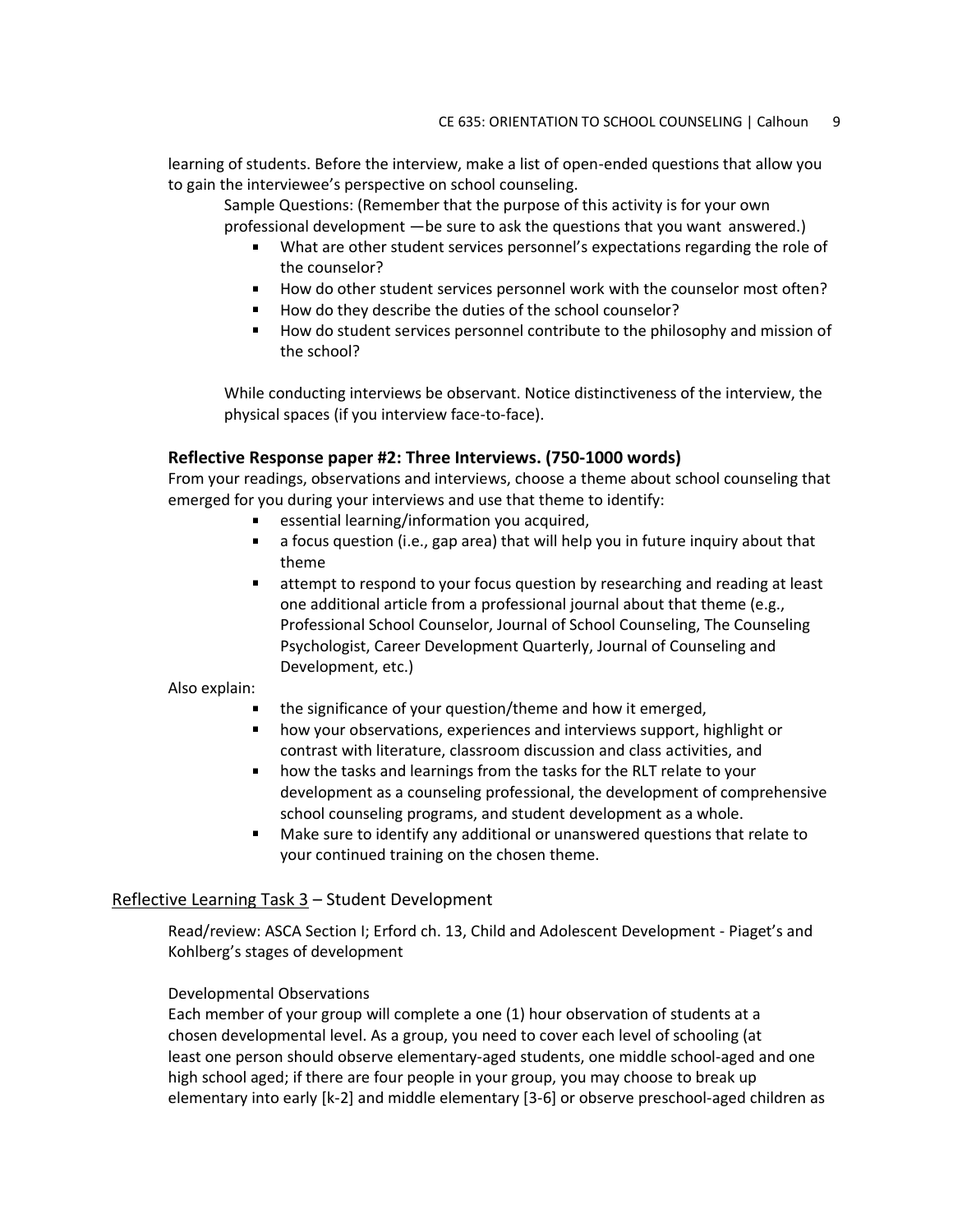the fourth area. If you are part of a two-person group, divide students into two age groups by grade: k-6 & 7-12).

These observations can be done in schools and classrooms, recreational settings such as the mall, a basketball game, or a playground, daycare settings, after-school programs, etc. NOTE: Due to COVID-19 restrictions adjustments may need to be made to this activity. Consider online documentaries about children at school or at play featuring your age group or fictional depictions in popular television shows or movies for your observations.

#### Student Interview

With the written permission of a parent, each group member will interview a child aged eight (8) or older. Be sure to focus specifically on the perspective of being a child from the child. What is it like?

- **What does it mean to "grow up"?**
- What do adults do that are helpful?
- What do they wish that adults knew about being a child their age?
- The goal of this activity is to get the child's personal theory of child development.

#### Developmental Discovery

Meet with your workgroup members after observations and interviews have been completed and discuss the following (some class time may be reserved for this, but you will need to complete your discussions outside of class):

- What are children learning at each stage?
- How do they think and reason?
- How do they learn best?
- What are they interested in? Not interested in?
- How long can they manage attention or stay focused on something?
- How do the stages of development match what you experienced? How do they differ?

#### **Reflective Response paper #3: Student Development (750-1000 words)**

Considering the learning components (developmental theories), and the action components (your observations and interviews):

- **What was the outcome?**
- **Was the outcome what you expected?**
- What questions were answered for you and what questions came out of this experience?
- How has your perspective changed?
- What were the "aha" moments of this exercise?

### **The RLT Final Commentary**

You will have the opportunity to present your RLT experiences to the class in the form of a Final Commentary. It should include:

- A statement on leadership and advocacy in the counseling profession
- Your dream counseling program plan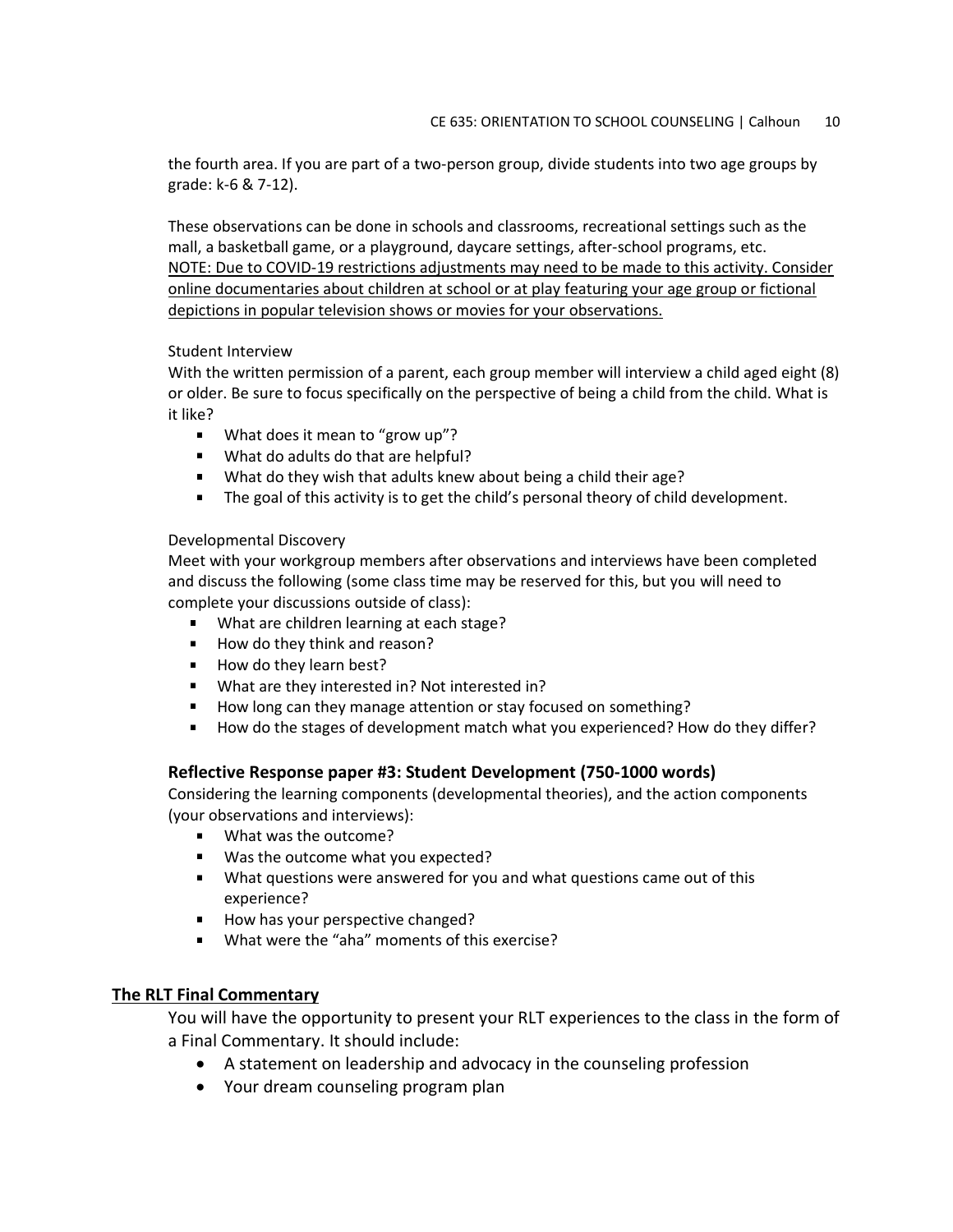- A statement on the focus area or theme you extracted from your school-based interviews
- A statement on student development
- The synthesis of any research you did to prepare for outreach activities, interviews, and developmental activities and data you collected
- A conclusion
- You are encouraged to be creative.

# B. Grading for Course

Evaluation includes both cognitive work and skill development. A letter grade will be assigned. If you have questions concerning any type of evaluation you receive, please see me immediately with the evaluation in question. Remember, this class is a learning, and growing experience. Perfection is not expected, but improvement over the course of the semester is.

Total points possible for course: 100

A:  $100 - 90 = 90\% +$ 

B:  $89 - 80 = 80\% +$ 

C:  $79 - 70 = 70\% +$ 

Below a C (69 or below): Remediation plan to continue in CED

| Course<br>Obj.        | Assignment                                                           | Due Date       | <b>Points</b> |
|-----------------------|----------------------------------------------------------------------|----------------|---------------|
| $2 - 5, 7$            | <b>Active Learning Activity</b>                                      | <b>TBD</b>     | 10            |
| $1 - 4, 8$            | <b>ASCA School Counseling Competencies</b>                           | 9/16 11:59 pm  | 5             |
| $2 - 4$               | Leadership & Advocacy Outreach                                       | 10/14 11:59 pm | 15            |
| 2, 4, 7,<br>11        | <b>Fisher Presentations</b>                                          | <b>TBD</b>     | 15            |
| $1, 3 - 8,$<br>10, 11 | RLT1- Group Foundation Paper & Reflective Response<br>#1: Foundation | 9/30 11:59 pm  | 15            |
| $2 - 6, 8 -$<br>9, 11 | RLT2-Reflective Response #2: Three Interviews                        | 10/28 11:59 pm | 15            |
| $3, 4, 6-$<br>8, 10   | RLT3-Reflective Response #3: Student Development                     | 12/2 11:59 pm  | 15            |
| 10                    | Final RLT Commentary                                                 | 12/9 11:59 pm  | 10            |
|                       |                                                                      |                | 100           |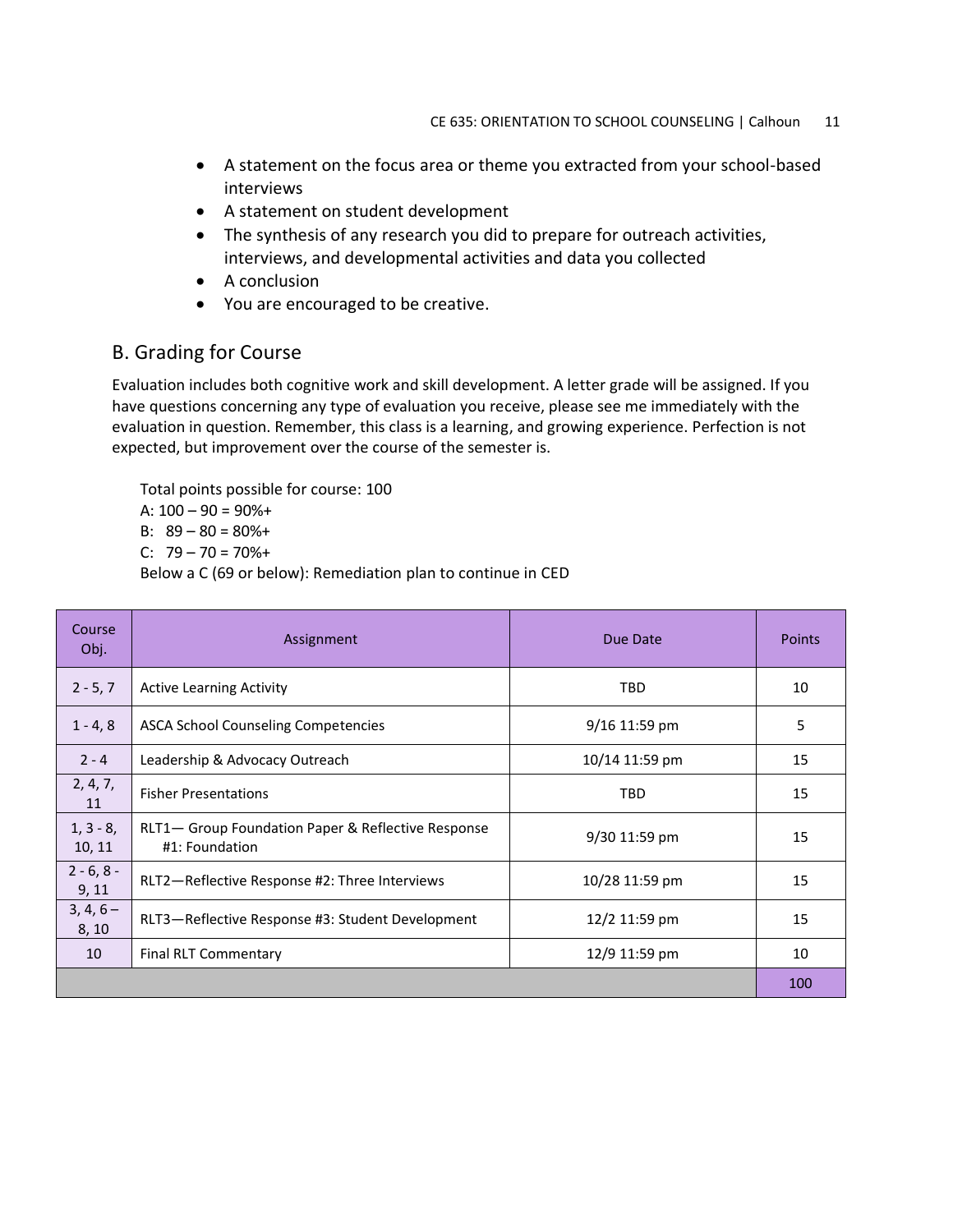## VIII. GENERAL STATEMENTS REGARDING COVID-19 RESTRICTIONS

### Statement 1: Support for Remote Students

As we learn together this fall, I am committed to helping you complete this course successfully. I am prepared to support any student who cannot attend our in-person class meetings for COVID-related reasons and will do my best to make the experience as seamless and engaging as possible. If you are required to isolate, quarantine, or have any health concerns that prevent you from attending class meetings, please contact me via email at [anquinetta.calhoun@winona.edu](mailto:anquinetta.calhoun@winona.edu) to discuss your options for continuing the course remotely.

### Statement 2: Student Face Covering Requirement

Research indicates that face coverings, combined with physical distancing, reduce the transmission of COVID-19 significantly. In light of the rise of new variants, elevated community spread, and guidance from the Minnesota State system office and the CDC, WSU implemented a mask requirement on August 4th, 2021. All students, faculty, staff, and visitors (including contractors, service providers, vendors, suppliers, camp participants, and the general public) are required to use a cloth face covering to cover both the nose and mouth in all public indoor spaces on university campuses and properties in both Winona and Rochester, including leased facilities, transit shelters and university shuttles. This guidance applies to all individuals, regardless of vaccination status. This protocol will remain in effect through the first several weeks of the fall semester. Unless you have an approved accommodation from Access [Services,](https://www.winona.edu/accessservices/) please come to class wearing a face covering. Approved face coverings include a paper or disposable mask, a cloth face mask, a scarf or bandanna, or a religious face covering. Your face covering should cover the nose and mouth completely, should not be overly tight or restrictive and should feel comfortable to wear. Spare disposable masks will be available in our classroom and in various other locations across campus. Please let me know if you have any questions or concerns about this requirement.

### Statement 3: Instructor Face Covering Procedures

Current MDH guidelines followed by WSU allow instructors to remove their face coverings while they teach if they can maintain a six-foot distance between themselves and the students. When I am able to maintain that distance, I may teach without a face covering (or using a face shield without a mask). I will always make every effort to maintain a safe distance and please don't hesitate to let me know if you are uncomfortable with the distancing in the classroom at any time. If the space does not permit or I am unable to maintain that distance in our classroom, I may teach with a mask. Please let me know if you have trouble hearing me or need clarification as I speak.

### Statement 4: Availability

Although we will need to interact a bit differently this semester, I am available for conference and questions outside of class time via scheduled in-office meetings or zoom conferences.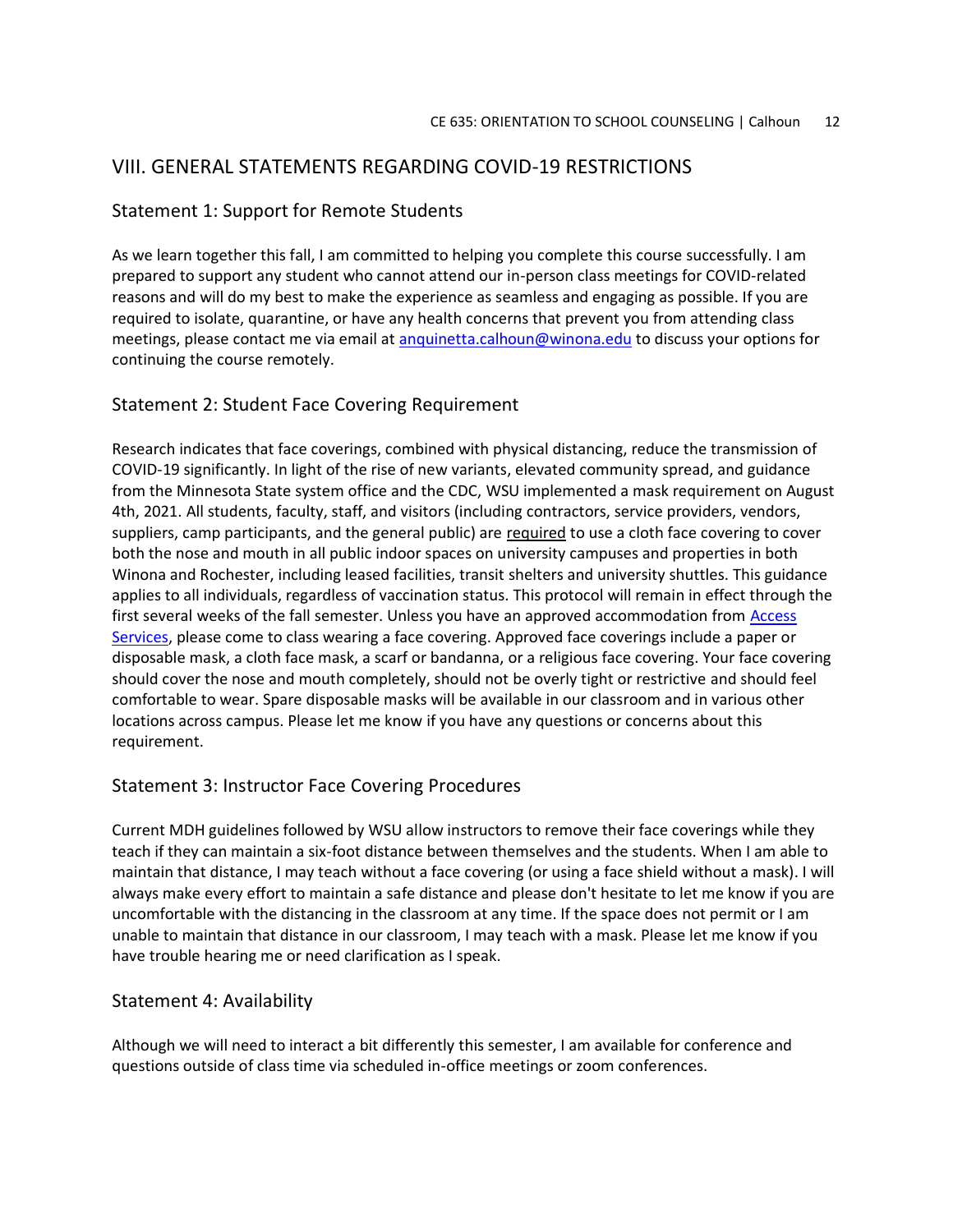Please remember: This is an adjustment for everyone. No one wants the struggles we have faced and will face trying to carve out a life in a pandemic. We will all respond differently to the illness, the unknown, the social distancing, the fear, the tragedy and/or the loss that many have faced or will face and the changes to our collective lives together on campus.

The humane option is our best option. We are going to prioritize: supporting each other as humans, simple solutions that make sense for the most, sharing resources, and communicating clearly.

Due to COVID restrictions and safety practices, we cannot just do the same thing whether together inperson or online. Some assignments are no longer possible. Some expectations are no longer reasonable. Thus, we will foster intellectual nourishment, social connection, and personal accommodation. We will remain flexible and adjust to the situation(s). Nobody knows where this is going and what we'll need to adapt to whatever comes next. Also remember, everybody needs support and understanding in this unprecedented moment. Please reach out to me if you need to work through something regarding the course or even if you don't and you just need to talk.

# IX. UNIVERSITY EXPECTATIONS & COURSE POLICIES

### A. University Expectations and Resources

- Diversity Statement: This is meant to be a safe, welcoming, and inclusive classroom environment for students of all races, ethnicities, sexual orientations, gender identities/variances, ages, religions, economic classes, and ability statuses. As such, you will be encouraged and challenged to use language and basic counseling techniques that are respectful, inclusive, representative and culturally appropriate.
- Academic Integrity: Students are expected to practice professionalism and academic integrity in all assignments and class discussions. This includes but is not limited to treating other students and the professor respectfully, engaging in meaningful class discussions, thinking and writing critically and thoughtfully, creating original works, and citing all resources using APA format. Plagiarism will result in loss of credit for this course, and further consequences may result from the university system. The collegiate policy on plagiarism and cheating is outlined in the Student Handbook. It is your responsibility to be aware of this policy. You can also find it online at: [http://www.winona.edu/sld/academicintegrity.asp.](http://www.winona.edu/sld/academicintegrity.asp)
- Electronic Device Notice: As a matter of courtesy to your classmates and the instructor, please turn off your beepers, cell phones, and any other electronic devices that make any noise.
- Laptop/PDA Policy: Excluding students with a documented disability, the use of laptops and PDAs in class is prohibited without prior permission of the instructor.
- Class Visitor Policy: Due to the clinical nature of this course in this curriculum, visitors of any age are not allowed without prior permission of the instructor.
- E-mail Policy: You are assigned a university e-mail account that will be used by professors. Students should make every effort to get to know their account and check it regularly.
- Accommodations: Students with documented disabilities who may need accommodations, who have any medical emergency information the instructor should know of, or who need special arrangements in the event of an evacuation, should make an appointment with the instructor as soon as possible, no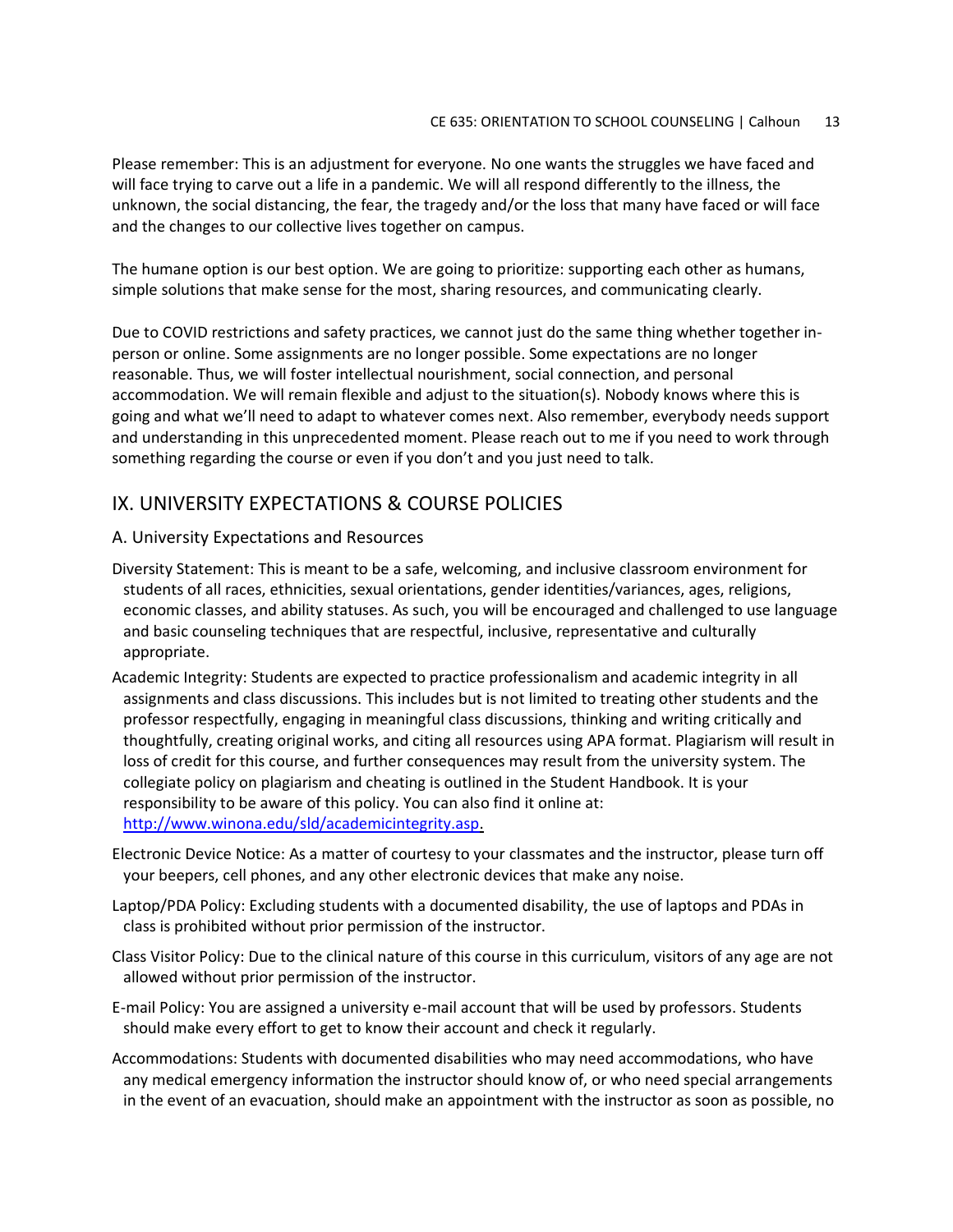later than the 1st week of the term. According to Section 504 of the Rehabilitation Act of 1973, students with disabilities have the right to receive necessary reasonable accommodations and support services to allow equal access at Winona State University. If you have a disability that requires accommodations, you are eligible for support through access services, found at [http://www.winona.edu/accessservices/gettingstarted.asp.](http://www.winona.edu/accessservices/gettingstarted.asp)

Commitment to Inclusive Excellence: WSU recognizes that our individual differences can deepen our understanding of one another and the world around us, rather than divide us. In this class, people of all ethnicities, genders and gender identities, religions, ages, sexual orientations, disabilities, socioeconomic backgrounds, regions, and nationalities are strongly encouraged to share their rich array of perspectives and experiences. If you feel your differences may in some way isolate you from WSU's community or if you have a need of any specific accommodations, please speak with the instructor early in the semester about your concerns and what we can do together to help you become an active and engaged member of our class and community. Campus resources for students: [http://www.winona.edu/diversity/estatement.asp.](http://www.winona.edu/diversity/estatement.asp)

#### B. Graduate Student Resources

General Information: Academic calendar, forms and other procedures for graduate students can be found at<http://www.winona.edu/gradstudies/currentstudents.asp>

WSU-Rochester Student & Campus Services, UCR Room SS128, 285-7100, [\(www.winona.edu/rochester/\)](http://www.winona.edu/rochester/):

RCTC Counseling Center, UCR Room SS133; 285-7260 [\(www.rctc.edu/counseling\\_career\\_center/\)](http://www.rctc.edu/counseling_career_center/) UCR Learning Center, UCR Room AT306; 285-7182

Counseling Services: Graduate school can be very stressful. Counselors are available in Winona and through partnership with RCTC on the UCR campus to help you with a wide range of difficulties.

WSU counselors in Winona are located in the Integrated Wellness Complex 222 and they can be reached at 457-5330. The RCTC Counseling Center is located in SS 133 and can be reached at 285- 7260.

Other Support Services: WSU-Rochester Student & Campus Services Office and the WSU Inclusion and Diversity Office are dedicated to helping students of all races, ethnicities, economic backgrounds, nationalities, and sexual orientations. They offer tutoring and a wide range of other resources.

The WSU-R Student & Campus Services Office is located in Room SS128 on the UCR campus and can be reached at 285-7100. The WSU Inclusion & Diversity Office is located in Kryzsko Commons Room 122, and they can be reached at 457-5595. Information about the KEAP Center, dedicated to supporting diversity on campus, can be found here: [http://www.winona.edu/diversity/22.asp.](http://www.winona.edu/diversity/22.asp)

UCR Learning Center – Rochester: For help with writing and the development of papers on the WSU-Rochester campus, contact personnel in AT306 or call 285-7182.

Writing Center - Winona: The Writing Center offers free, individualized instruction in all forms and disciplines during any stage of writing, reading, or research. Call 507.457.5505 for an appointment. Walk-ins also welcome.

Student Grievances: Students are encouraged to speak directly with instructors when concerns arise. When issues cannot be resolved between the student and the instructor, students have the right to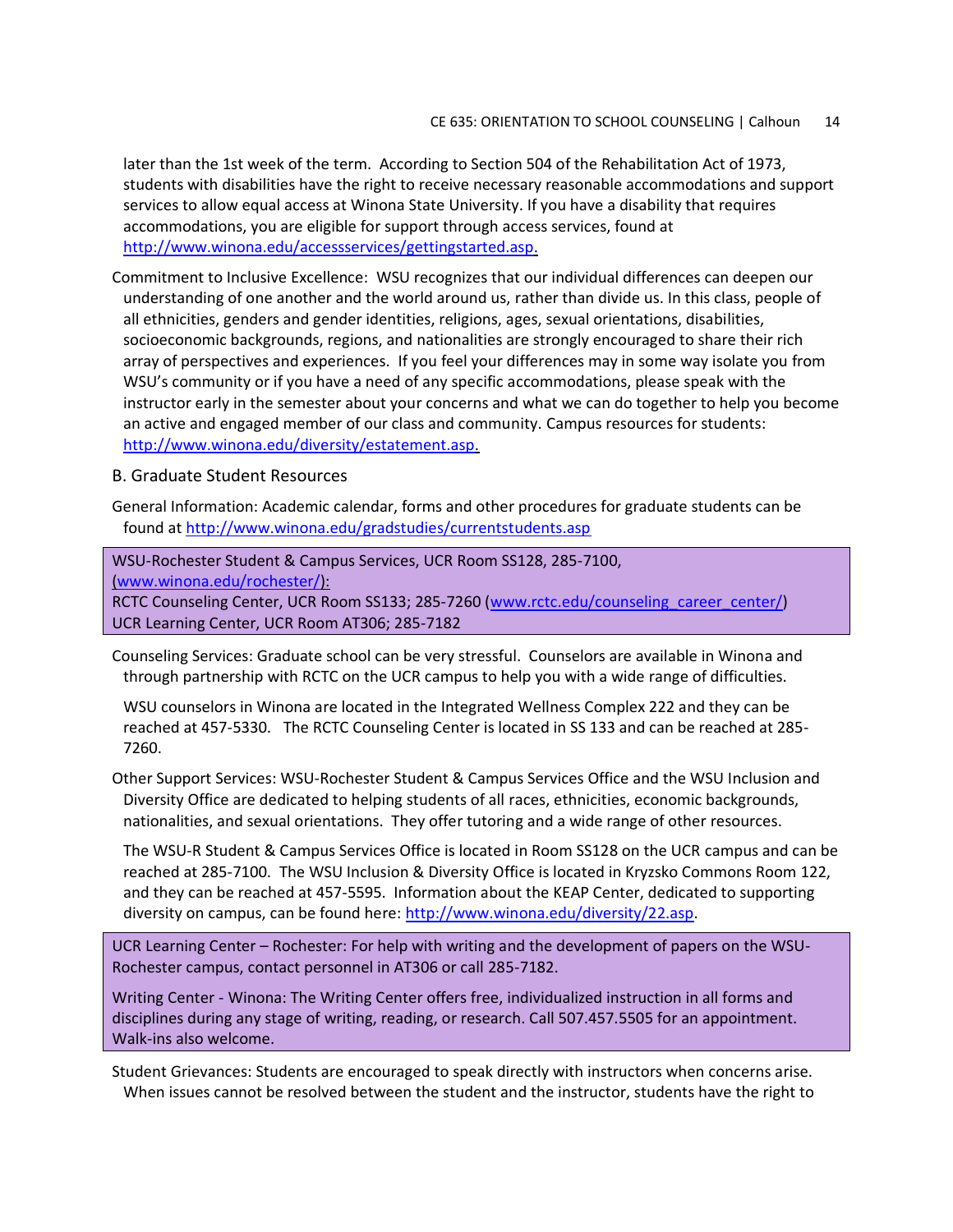due process. Such complaint procedures are available online at: <http://www.winona.edu/sld/studentgrievance.asp>

# X. TENTATIVE\* COURSE SCHEDULE

| <b>DATE</b> | <b>TOPIC</b>                                                                          | <b>ACTIVITIES &amp; ASSIGNMENTS</b>                                                |
|-------------|---------------------------------------------------------------------------------------|------------------------------------------------------------------------------------|
| 08/26       | Introduction & syllabus<br>Intro to ASCA National Model<br>Activities & Fisher signup | <b>READ: Syllabus</b><br>Q & A, Fisher Presentations & Activities Sign-ups         |
|             |                                                                                       |                                                                                    |
| 09/02       | Ethics & Standards<br>ASCA & ACA                                                      | READ: ACA Code of Ethics, ASCA Standards,<br>Erford ch. 1, 2 & 7                   |
| 09/09       | <b>School Counseling Practice &amp; Programs</b>                                      | READ: ASCA pp. 1-28; Erford ch. 3, 4 & 10                                          |
| 09/16       | <b>Counseling Special Populations</b>                                                 | READ: Fisher ch. 1, 6; ASCA pp. 29-76;<br><b>School Counselor Competencies due</b> |
| 09/23       | Leadership, Consultation & Collaboration,<br>Student-Parents                          | READ: ASCA pp. 77-84;<br>Erford ch. 9 & 14;<br>Presentation: Fisher ch. 6          |
|             |                                                                                       |                                                                                    |
| 09/30       | Juvenile Justice, Children with Incarcerated<br>Parents                               | READ: Fisher ch. 4, & 8<br>[article TBD]<br>RLT 1 due                              |
| 10/07       | Counseling Individuals & Groups                                                       | READ: ASCA pp. 85-114;<br>Erford ch. 13<br>Presentations: Fisher ch. 4, & 8        |
| 10/14       | Homelessness   Gifted Students                                                        | READ: Fisher ch. 2 & 7<br><b>Advocacy Outreach due</b>                             |
| 10/21       | Accountability & Outcome Research                                                     | READ: Erford ch. 5 & 6,<br>Presentations: Fisher ch. 2 & 7                         |
| 10/28       | Foster Care & Drop Out Prevention                                                     | READ: Fisher ch. 3, & 10<br>[article TBD]<br>RLT 2 due                             |
|             |                                                                                       |                                                                                    |
| 11/04       | Systems & Cultural Competence                                                         | READ: Erford ch. 8 & 15<br>Presentations: Fisher ch. 3 & 10                        |